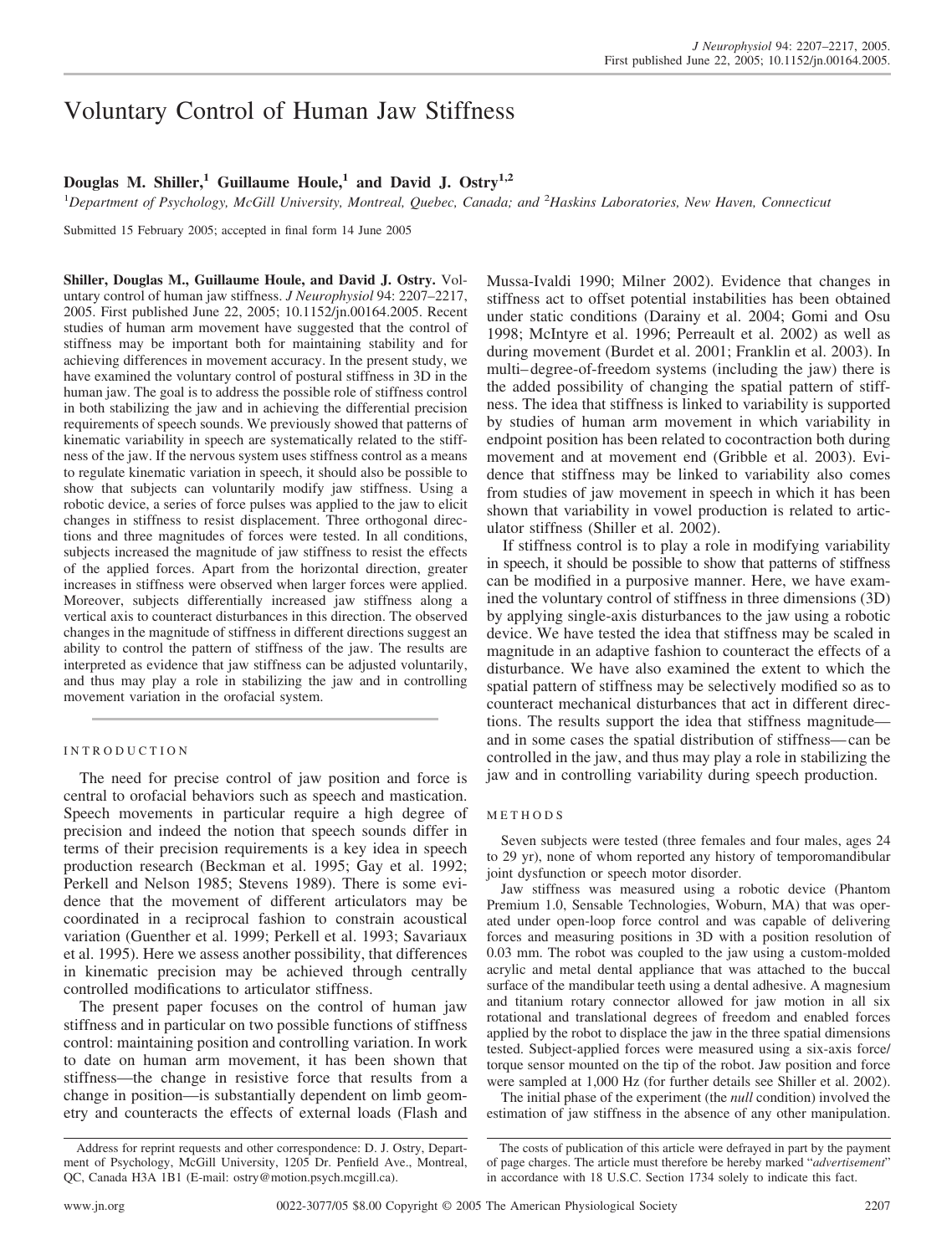Subjects were instructed to maintain a static jaw position while a series of small ramp-and-hold force perturbations (1 N, 50-ms rise time, 250-ms hold time) was applied. The maintained jaw position corresponded to the production of the midvowel *e* (as in "fed"). This position was chosen because it was produced near the middle of the jaw's workspace and was comfortable to maintain over an extended period of time. The perturbations were delivered in 18 directions spaced equally about a sphere. The order of delivery was randomized and a 1-s pause occurred between each perturbation. The series of 18 perturbations was applied twice, resulting in a total of 36 perturbations.

To facilitate the maintenance of jaw position during this task, visual feedback of position was provided on a computer screen located in front of the subject. Before the perturbation sequence, the subject produced a sustained vowel for several seconds at which point the position of the jaw (taken at the mandibular central incisors) was measured and displayed. The subject was instructed to keep the jaw as close as possible to the displayed target position without any further vocalization. Jaw perturbations were delivered only if the jaw was held stationary (tangential velocity  $\lt 10$  mm/s for 250 ms) at a distance of  $\leq 0.75$  mm from the desired position. During the delivery of a perturbation, visual feedback of jaw position was not provided. Subjects were instructed to maintain the jaw stationary during the sequence of perturbations and not to intervene voluntarily.

After the measurement of stiffness in the null condition, a series of trials was carried out using a task that was designed to elicit an increase in jaw stiffness. The task involved the rapid application of force pulses (100-ms duration) during which subjects were required to maintain a stationary jaw position, that is, to counteract the effects of the external disturbance. Specifically, the jaw had to be maintained within  $\pm 0.75$  mm of a target position corresponding to the production of the vowel *e* (maintained without voicing).

The force pulses were applied along a single axis (see following text for details) at a rate of 5 Hz. The forces were not applied cyclically, but rather in a randomized sequence that rendered the direction of force application unpredictable. The random sequence of forces was applied for a period of 2–4 s. The precise duration of the sequence was determined by the subject's performance. If, after 2 s of disturbance input, the subject had been able to maintain a stationary jaw position for the final 500 ms, a single ramp-and-hold perturbation that permitted the measurement of jaw stiffness was delivered. If subjects were unable to stabilize the jaw within 4 s, the force pulses were stopped and a 5-s "rest" period was provided before restarting the trial. These steps were repeated until perturbations had been delivered in all directions used in the estimation of stiffness.

The procedure for stiffness estimation was exactly the same as that used in the null condition. To ensure that the jaw was initially stationary for this measurement, a 100-ms period of zero force separated the application of the force pulses and the ramp-and-hold perturbation for estimating stiffness. During the application of the force pulses, feedback of jaw position was provided using the visual display described above. However, as in the null condition, no visual feedback was provided during the application of the ramp-and-hold perturbation that was used to estimate stiffness.

Nine conditions were tested, involving three force magnitudes (ranging on an individual basis from 0.57 to 1.19 N) and three orthogonal directions of force application (see following text for details). For each combination of the three directions and three magnitudes, jaw stiffness was quantified by a set of 36 ramp-and-hold perturbations ( $2 \times 18$  perturbation directions). For all subjects, the three force levels were presented in increasing order. The three different force directions were tested on different days with the order of directions randomized across subjects.

## *Data analysis*

Measures of jaw position and force were initially represented in a head-centered coordinate system with an origin at the tip of the maxillary central incisors. The *Z*-axis of this coordinate system was aligned with the occlusal axis in the midsagittal plane (the negative direction corresponds to jaw protrusion). The *Y*-axis was roughly vertical and was orthogonal to the *Z*-axis in the sagittal plane (jaw lowering is in the negative direction). The *X*-axis was a lateral axis and was orthogonal to the sagittal plane.

Sample data from an individual trial are shown in Fig. 1. The data are for a single subject in a condition involving forces applied along the lateral (*X*) axis. Figure 1*A* shows measured jaw position and restoring force for a random sequence of force pulses (0.7 N in magnitude) followed by the ramp-and-hold perturbation used to estimate stiffness. Note that although there is some jaw movement associated with the applied force pulses, it is within the tolerance of the task  $(\pm 0.75 \text{ mm})$  and is substantially reduced in comparison with the displacement observed for a 0.7-N load applied under null conditions. Figure 1*B* shows the perturbation used for stiffness estimation in greater detail.

As the ramp-and-hold perturbation is delivered (Fig. 1*B*), the jaw is displaced from its prior rest position. With the commanded force held constant, the jaw maintains a new static position. For purposes of data analysis, measures of jaw position and restoring force were averaged over two time windows, one immediately before the perturbation (20 ms in duration, labeled W1) and one during the "hold" phase (50 ms in duration, beginning 80 ms after the onset of the perturbation, labeled W2). The difference between the two position values provides a measure of jaw displacement. The difference between the two forces gives a measure of restoring force related to the perturbation. The displacement and associated restoring force together provide a measure of the jaw's springlike behavior or stiffness. Because the jaw is essentially stationary at the displaced position, the contribution of viscosity and inertia may be neglected.

The example shown in Fig. 1*B* is typical in that there is no voluntary movement in response to the perturbation. In general, jaw motion during the hold phase of the perturbation was negligible. In cases where the range of jaw position within either of the two analysis windows (W1 and W2) exceeded 0.1 mm in any degree of freedom, the data from that perturbation were excluded from further processing. Such occurrences were infrequent, occurring in  $\leq 5\%$  of all trials.

Jaw stiffness in 3D is given by the following equations

$$
dF_x = -K_{xx}dx - K_{xy}dy - K_{xz}dz \qquad (1)
$$

$$
dF_y = -K_{yx}dx - K_{yy}dy - K_{yz}dz \qquad (2)
$$

$$
dF_z = -K_{zx}dx - K_{zy}dy - K_{zz}dz \tag{3}
$$

where  $dF_x$ ,  $dF_y$ , and  $dF_z$  correspond to lateral, vertical, and horizontal restoring force; d*x*, d*y*, and d*z* are displacements; and *K* is stiffness measured at the incisors. The individual stiffness values relate restoring force to displacement. Thus for example,  $K_{xy}$  relates restoring force in *x* to displacement in *y* and so forth.

For each of the three directions of applied force and three force magnitudes, the values of stiffness were obtained by least-squares regression using the mean forces and mean displacements associated with the 36 perturbations. An initial estimate of stiffness under null conditions was also obtained using this procedure.

In previous studies characterizing planar (two-dimensional [2D]) stiffness in the limb and jaw, the values of the  $2 \times 2$  stiffness matrix have been represented graphically as an ellipse (Mussa-Ivaldi et al. 1985; Shiller et al. 2002) in which the major axis corresponds to the direction and magnitude of maximum stiffness and the minor axis corresponds to the direction and magnitude of least stiffness. Jaw stiffness in 2D is anisotropic, with a major axis in the direction of jaw protrusion and retraction and a minor axis in the direction of jaw raising and lowering (Shiller et al. 2002). In the present study, the concept of the stiffness ellipse is extended to allow for the graphical depiction of a  $3 \times 3$  stiffness matrix. The result is an ellipsoid that characterizes jaw stiffness in 3D.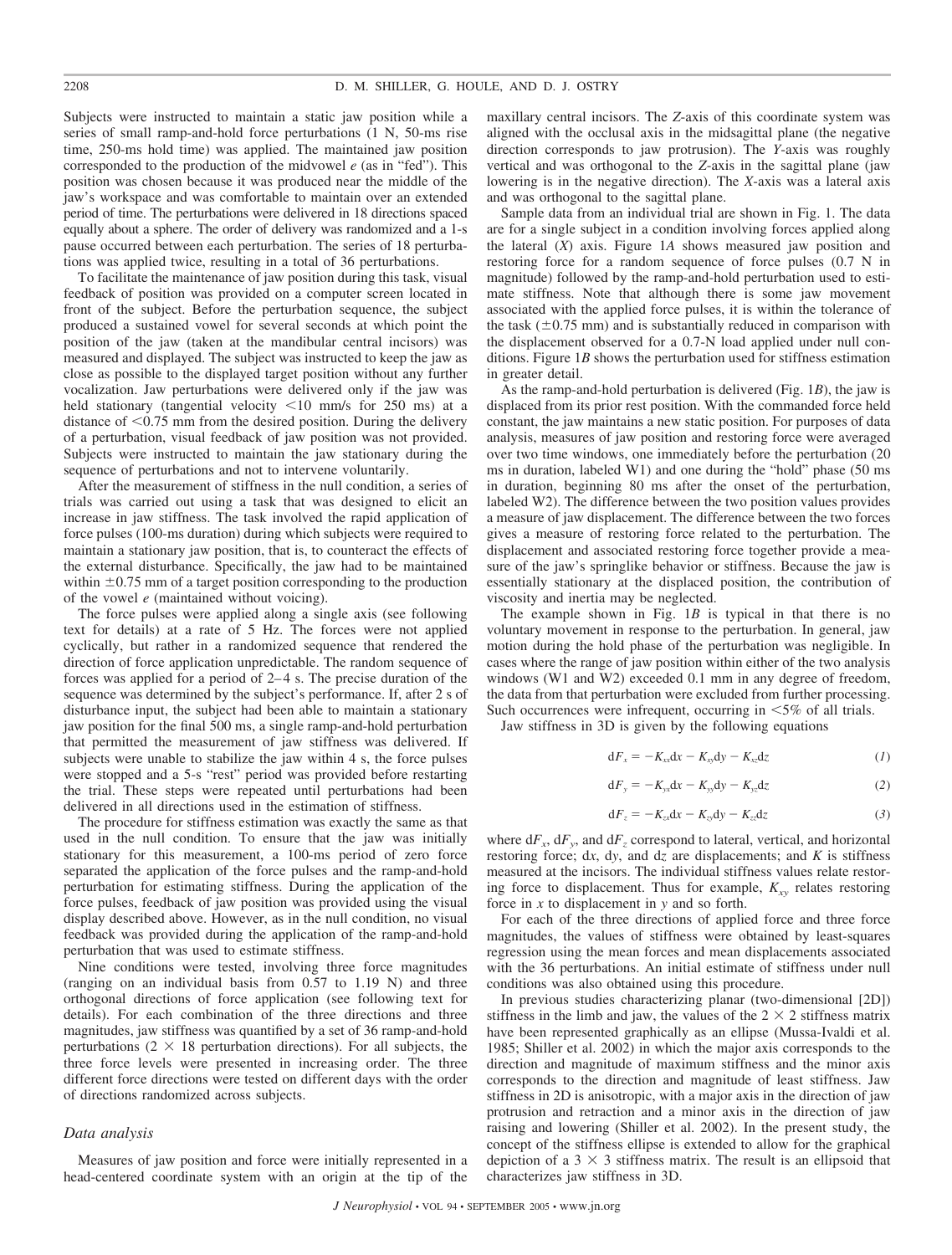#### CONTROL OF JAW STIFFNESS 2209



FIG. 1. Sample data from an individual trial involving forces (0.7 N magnitude) applied along the lateral axis. *A*: measured jaw position and restoring force for a sequence of force pulses followed by the ramp-and-hold perturbation used to estimate stiffness. *B*: detail of the perturbation used for stiffness estimation.

The terms in the stiffness matrix are related to geometrical properties of the ellipsoid. The sign of the off-diagonal terms in the matrix gives the orientation of the ellipsoid relative to the coordinate axes (clockwise vs. anticlockwise); the magnitude of the off-diagonal terms determines the amount of rotation. When the off-diagonal terms are zero the ellipsoid is aligned with the coordinate axes such that the major axis corresponds to the largest term on the diagonal. The symmetry of the off-diagonal terms gives a measure of the springlike behavior of the system. When the off-diagonal terms are equal, restoring forces act in a direction that is opposite to the displacement. When off-diagonal terms are unequal, displacements in *x* result in restoring forces in *y* (as an example). The matrices for the null condition given in Table 1 have off-diagonal terms that are both negative and positive and relatively small in magnitude relative to the terms on the diagonal. This combination results in ellipses that are rotated down from the horizontal and very slightly out of the sagittal plane (see following text).

Figure 2*A* (*left*) shows a representative ellipsoid under no load conditions. The ellipsoid is characteristic of others in this data set in that it is essentially symmetrical about the midsagittal plane. For purposes of reporting values across subjects, we use a projection of the ellipsoid onto the midsagittal plane and a lateral axis that is perpendicular to the midsagittal plane (Fig. 2*A*, *right*). The convention corresponds to the axes defined by the disturbance inputs (see following text). The primary characteristics of stiffness in 3D are reflected in the projection of the 3D ellipsoid onto the midsagittal plane. For example, the major axis of the stiffness ellipsoid was on average 1.33° from the midsagittal plane. The magnitude of the major axis of the stiffness ellipsoid was almost identical to the magnitude of the projection of the major axis onto the midsagittal plane (the difference on average was 0.14%). The magnitude of stiffness in 3D was typically least in the lateral direction. The angle between the minor axis of the stiffness ellipse and the lateral axis averaged 15.4°. The difference between the magnitude of stiffness along minor axis of the ellipsoid and stiffness perpendicular to midsagittal plane was 1.94% on average.

The magnitudes and directions of the applied force pulses were determined for each subject separately on the basis of the pattern of jaw stiffness measured in the null condition. Specifically, force pulses were applied along the following three axes: *1*) the direction of maximum stiffness in the midsagittal plane (*horizontal* axis in Fig. 2), *2*) the direction of minimum stiffness in the midsagittal plane (*vertical* axis in Fig. 2), and *3*) a lateral axis orthogonal to the midsagittal plane (*lateral* axis in Fig. 2). As shown in Fig. 2*B*, the major axis of the stiffness ellipse in the midsagittal plane was tilted downward from the occlusal plane (by about 27°; see RESULTS for details). The horizontal perturbation axis thus had the same orientation. Recall that force pulses applied along a given axis were delivered in both the positive and negative directions along that axis, in a randomized sequence. For example, for the vertical perturbation axis, forces were applied in both the upward and downward directions.

For each of the three directions of force application, three magnitudes of disturbance force were tested. These force levels were proportional to the magnitude of jaw stiffness in that direction. For the vertical and lateral perturbation directions, the three force levels corresponded to 70, 90, and 110% of the restoring force associated with a 1-mm perturbation in that direction (i.e., the numerical magnitude of stiffness, in units of N/mm). For example, if jaw stiffness along the vertical axis for a given subject was 1.0 N/mm, the forces applied in that direction would be  $0.7 \text{ N } (70\%)$ ,  $0.9 \text{ N } (90\%)$ , and  $1.1$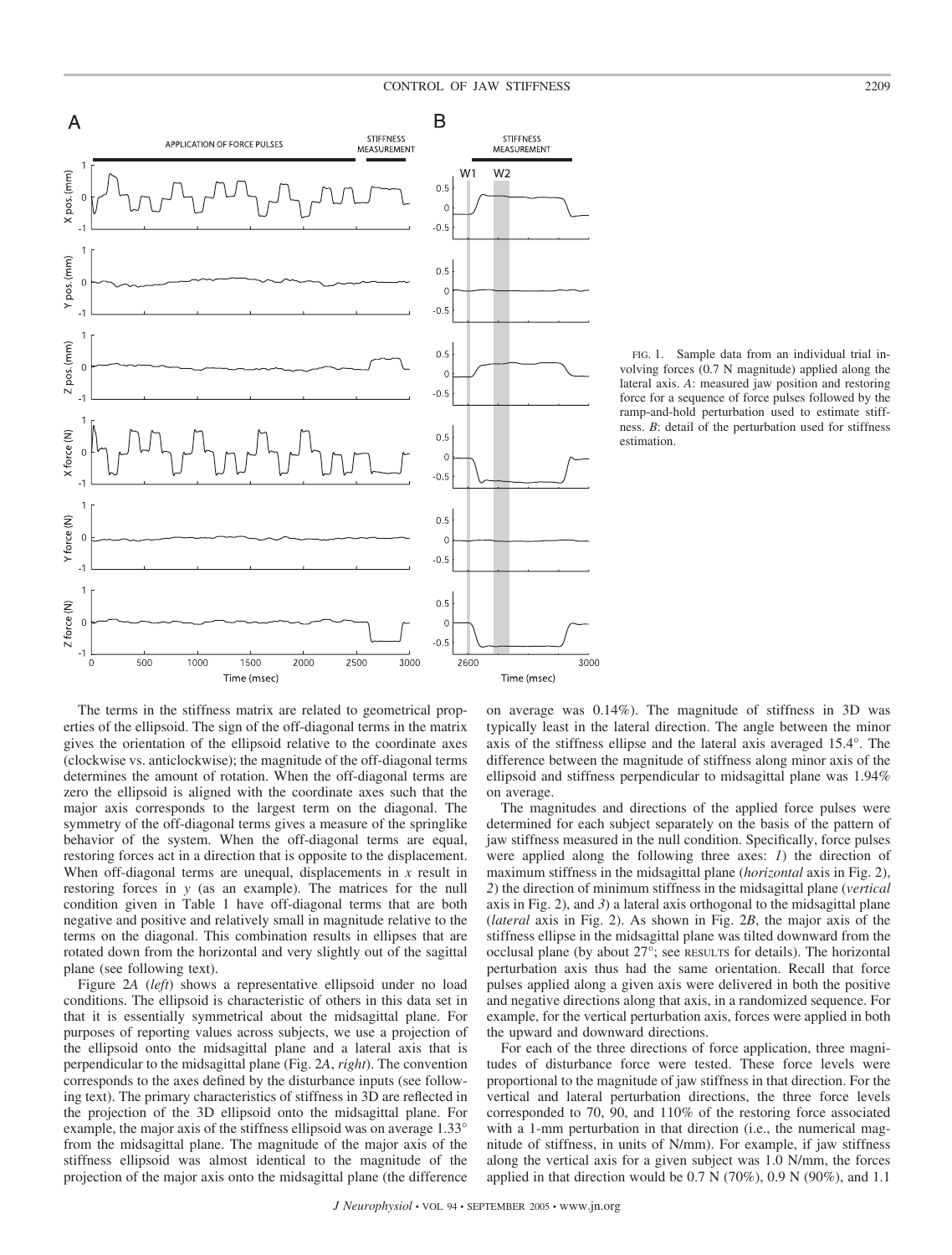TABLE 1. *Values for jaw stiffness under null conditions*

|  |                                                                                                                                | Estimated Jaw Stiffness Matrix |
|--|--------------------------------------------------------------------------------------------------------------------------------|--------------------------------|
|  | $\left[ \begin{array}{ccc} K_{xx} & K_{xy} & K_{xz} \ K_{yx} & K_{yy} & K_{yz} \ K_{zx} & K_{zy} & K_{zz} \end{array} \right]$ |                                |

| Subject        |           | Values    |           |
|----------------|-----------|-----------|-----------|
| 1              | $-0.6988$ | 0.0182    | 0.0178    |
|                | 0.0109    | $-1.0830$ | 0.0849    |
|                | $-0.0523$ | $-0.1702$ | $-1.5434$ |
| $\overline{c}$ | $-0.8849$ | 0.0857    | 0.1005    |
|                | 0.0143    | $-1.0155$ | $-0.0705$ |
|                | $-0.0122$ | $-0.3185$ | $-1.4356$ |
| 3              | $-0.6810$ | 0.0127    | 0.0552    |
|                | 0.0001    | $-1.0624$ | $-0.0946$ |
|                | $-0.0902$ | $-0.3022$ | $-1.1597$ |
| $\overline{4}$ | $-0.7416$ | 0.0370    | 0.0579    |
|                | 0.0041    | $-0.9322$ | $-0.2832$ |
|                | $-0.0164$ | $-0.4417$ | $-1.2817$ |
| 5              | $-0.9997$ | 0.0205    | 0.0484    |
|                | 0.0165    | $-1.1262$ | $-0.1103$ |
|                | $-0.0479$ | $-0.3630$ | $-1.6360$ |
| 6              | $-0.7142$ | 0.1354    | 0.0371    |
|                | 0.0989    | $-0.9355$ | 0.0416    |
|                | $-0.0285$ | $-0.2247$ | $-1.2017$ |
| 7              | $-0.6063$ | 0.0505    | 0.0130    |
|                | 0.0403    | $-0.8997$ | $-0.0889$ |
|                | $-0.0285$ | $-0.3396$ | $-1.1767$ |

See *Data analysis* for a definition of the *X*-, *Y*-, and *Z*-axes.

N (110%). Force levels were selected in this manner to achieve a comparable level of jaw displacement across subjects despite differences in jaw stiffness.

Pilot tests indicated that when the force pulses were applied along the horizontal perturbation axis, the two higher force magnitudes (90 and 110%) consistently exceeded the ability of subjects to compensate. As a result, the three force magnitudes tested in the horizontal direction were 60, 70, and 80% of the numerical magnitude of jaw stiffness in that direction. Note that under null conditions, jaw stiffness in the horizontal direction was on average 60 –90% higher than stiffness in the vertical and lateral directions.

On average, the three disturbance force magnitudes used in the horizontal direction were 0.89, 1.04, and 1.19 N; the average force magnitudes used in the vertical direction were 0.77, 0.91, and 1.05 N; and the average magnitudes used in the lateral direction were 0.57, 0.70, and 0.84 N.

We previously demonstrated that the  $2 \times 2$  sagittal plane jaw stiffness matrix essentially satisfies the condition of symmetry, indicating that the jaw behaves like a purely springlike system for small-amplitude perturbations (Shiller et al. 2002). In the present study, we have found the same to be true of jaw stiffness in 3D (see RESULTS). This conclusion was based on a decomposition of the jaw stiffness matrix into a symmetric  $(K<sub>s</sub>)$  and antisymmetric  $(K<sub>a</sub>)$  component. Subsequent analyses were carried out using only the symmetric component because it alone characterizes the springlike behavior of the system.

 $A$  3  $\times$  3 matrix is symmetric if it is equal to its own transpose (i.e.,  $K = K<sup>t</sup>$ ). The decomposition of the stiffness matrix *K* into  $K<sub>s</sub>$  and  $K<sub>a</sub>$ was carried out as follows

$$
K_{s} = \begin{bmatrix} K_{xx} & \frac{1}{2}(K_{xy} + K_{yx}) & \frac{1}{2}(K_{xz} + K_{zx}) \\ \frac{1}{2}(K_{yx} + K_{xy}) & K_{yy} & \frac{1}{2}(K_{yz} + K_{zy}) \\ \frac{1}{2}(K_{zx} + K_{xz}) & \frac{1}{2}(K_{zy} + K_{yz}) & K_{zz} \end{bmatrix}
$$
(4)

$$
K_a = \begin{bmatrix} 0 & \frac{1}{2}(K_{xy} - K_{yx}) & \frac{1}{2}(K_{xz} - K_{zx}) \\ \frac{1}{2}(K_{yx} - K_{xy}) & 0 & \frac{1}{2}(K_{yz} - K_{zy}) \\ \frac{1}{2}(K_{zx} - K_{xz}) & \frac{1}{2}(K_{zy} - K_{yz}) & 0 \end{bmatrix}
$$
(5)

where  $K = K_s + K_a$ . Compared with  $K_s$ , the proportion of variance accounted for by  $K_a$  was found to be negligible (see RESULTS).

The projection of the three principal axes of the jaw stiffness ellipsoid onto the midsagittal plane and its perpendicular (horizontal, vertical, and lateral, shown in Fig. 2*A*) were used to characterize the magnitude of jaw stiffness for purposes of comparison among experimental conditions.

#### RESULTS

## *Stiffness in the null condition*

In the first phase of the experiment, 3D stiffness patterns were estimated in the null condition. Figure 3*A* shows 3D stiffness ellipsoids for three subjects, represented in the headcentered coordinate system (in which the occlusal plane defines the horizontal axis). Figure 3*B* shows the projection of the



FIG. 2. Disturbance input directions. *A*: direction of maximum stiffness in the midsagittal plane (*horizontal*), direction of minimum stiffness in the midsagittal plane (*vertical*), and a lateral axis orthogonal to the midsagittal plane (*lateral*). *B*: same 3 force directions shown relative to the mandible.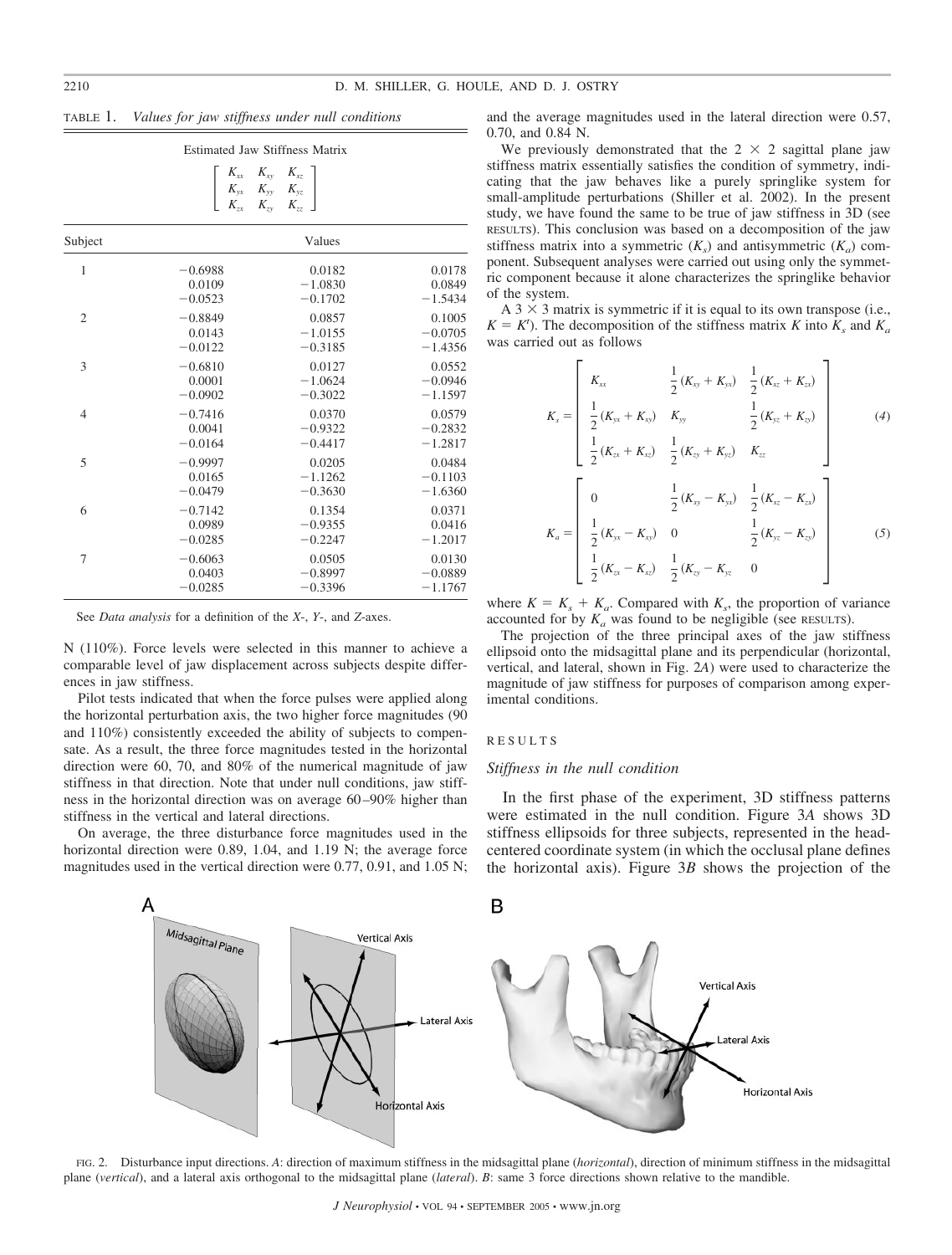

FIG. 3. Stiffness patterns in the null condition. *A*: stiffness ellipsoids for 3 subjects, represented in the head-centered coordinate system. Recall that the *Z*-axis is aligned with the occlusal plane (the negative direction corresponds to jaw protrusion). *B*: planar stiffness ellipses represented in coordinates aligned with the 3 axes of the disturbance inputs, shown for the same 3 subjects.

stiffness ellipsoid onto the three planes defined by directions in which disturbances were applied (see METHODS). In general, jaw stiffness patterns were not uniform. The magnitude of stiffness along the horizontal perturbation axis was considerably greater than stiffness on the vertical (jaw raising/lowering) and lateral axes. In addition, stiffness along the vertical axis was greater than stiffness along the lateral axis.

A repeated-measures ANOVA revealed a significant difference in the magnitude of stiffness between the horizontal, vertical, and lateral perturbation axes ( $P < 0.01$ ). Pairwise differences between means were tested using Tukey's method. The stiffness magnitude along the horizontal axis was found to be reliably greater than stiffness on the other two axes ( $P \leq$ 0.01 for both comparisons). Stiffness along the vertical axis was also found to be greater than stiffness along the lateral axis  $(P < 0.05)$ .

Jaw stiffness matrices (representing stiffness in the headcentered coordinate system) are presented for each subject in Table 1. From each  $3 \times 3$  stiffness matrix, an ellipsoid can be produced that characterizes the spatial distribution of jaw stiffness. The magnitude of stiffness corresponding to the three perturbation axes ranged from 1.23 to 1.74 N/mm along the horizontal axis (mean  $= 1.45$  N/mm), 0.71 to 1.07 N/mm along the vertical axis (mean  $= 0.91$  N/mm), and 0.61 to 0.99 N/mm along the lateral axis (mean  $= 0.76$  N/mm). On average, the stiffness ellipsoid was tilted down from the occlusal plane (see Fig. 3*A*). The mean orientation of the stiffness ellipse in the sagittal plane (measured as the angle between the major axis of the sagittal plane stiffness ellipse and the *Z*-axis) was 153.3°. That is, the ellipsoid was tilted downward from the occlusal plane by 26.7°.

## *Effect of disturbance force magnitude*

In the second phase of the experiment, jaw stiffness was estimated after the application of force pulses to the jaw. Nine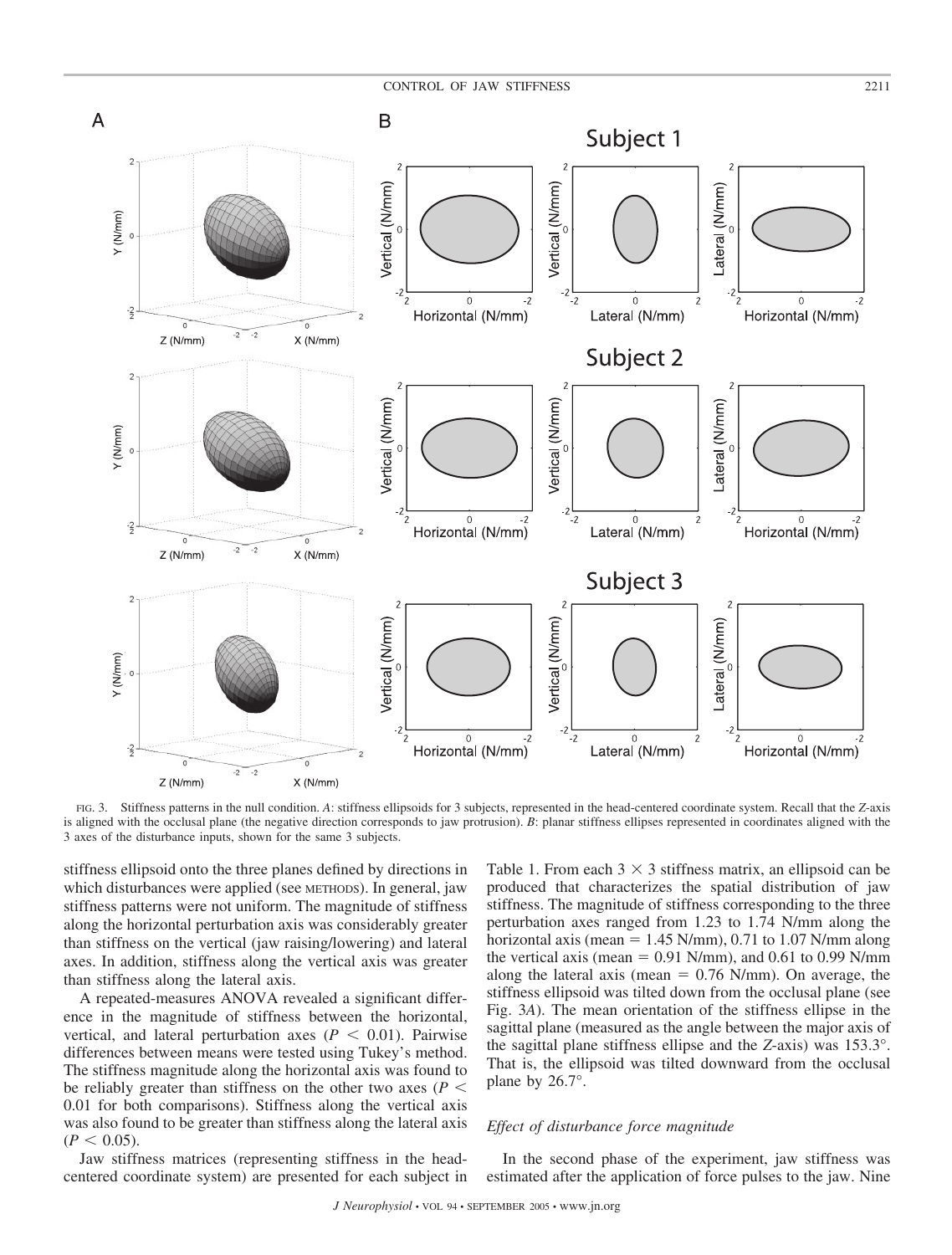

FIG. 4. Effect of force magnitude on the jaw stiffness ellipse is shown for a single subject. Planar stiffness ellipses (shown to the *left*) are represented in terms of the 3 perturbation axes. Depiction of the same data as a set of 3D stiffness ellipsoids in head-centered coordinates is shown to the *right*. *Top*, *A* and *B*: change in stiffness between null conditions (*inner* ellipses) and the condition involving the lowest level of applied force (*outer* ellipses). *Bottom*, *C* and *D*: change in stiffness between the null condition and the highest force level. Higher force level is associated with a greater increase in jaw stiffness.

conditions were tested, involving three directions of force application and three force magnitudes. Jaw stiffness patterns were examined in terms of the change in stiffness relative to the stiffness estimates in the null condition.

Figure 4 illustrates the typical effect of the applied force magnitude on the pattern of jaw stiffness for a single subject. In this case, the disturbance acted in the lateral direction. In each panel, the inner ellipse (or ellipsoid) corresponds to stiffness in the null condition and the outer ellipse corresponds to a condition involving the application of force pulses. The *top row* (Fig. 4, *A* and *B*) shows the change in jaw stiffness associated with the lowest applied force level. The *bottom row* (Fig. 4, *C* and *D*) shows the change in stiffness for the highest force level. For both magnitudes of disturbance input, an increase in jaw stiffness relative to the null condition can be seen. However, the high force level shows a considerably greater increase in jaw stiffness compared with the low force level.

The effect of the disturbance force magnitude on jaw stiffness across subjects can be seen in Fig. 5. Each panel shows a single direction of force application and the three resulting changes in stiffness at each force level (relative to the null condition). It may be seen that stiffness under conditions of force application was in all cases greater than stiffness in the null condition. In general, greater forces were associated with greater increases in jaw stiffness. This effect was observed for stiffness measured along the vertical and lateral perturbation

axes (shown as solid and dashed lines), but not the horizontal axis (dotted line). On average, stiffness along the vertical axis increased relative to the null condition by 39% (0.34 N/mm) for the lowest applied force level (labeled Force Level 1 in Fig. 5) and 61% (0.52 N/mm) for the highest force level (Force Level 3). Stiffness along the lateral axis increased by 37% (0.27 N/mm) for the lowest force level and 51% (0.37 N/mm) for the highest level. For the horizontal axis, the stiffness change remained nearly constant, increasing only from 9.2 to 10.2% (0.13 to 0.14 N/mm) across the three levels of applied force.

Repeated-measures ANOVA was used to examine the effects of applied force magnitude on jaw stiffness using both the proportional and absolute measures of change in stiffness shown in Fig. 5. For both measures, there was a significant effect of applied force level on vertical and lateral jaw stiffness  $(P < 0.01)$ , but not for stiffness along the horizontal axis. However, even for the horizontal axis, stiffness was higher in the presence of disturbance inputs than under null conditions  $(P < 0.01)$ .

## *Effect of direction of the disturbance input*

When forces were applied in the vertical direction (Fig. 5, *middle*), the greatest increase in stiffness was observed in that direction (that is, along the vertical axis of the stiffness ellipsoid, shown as a solid line). When forces were applied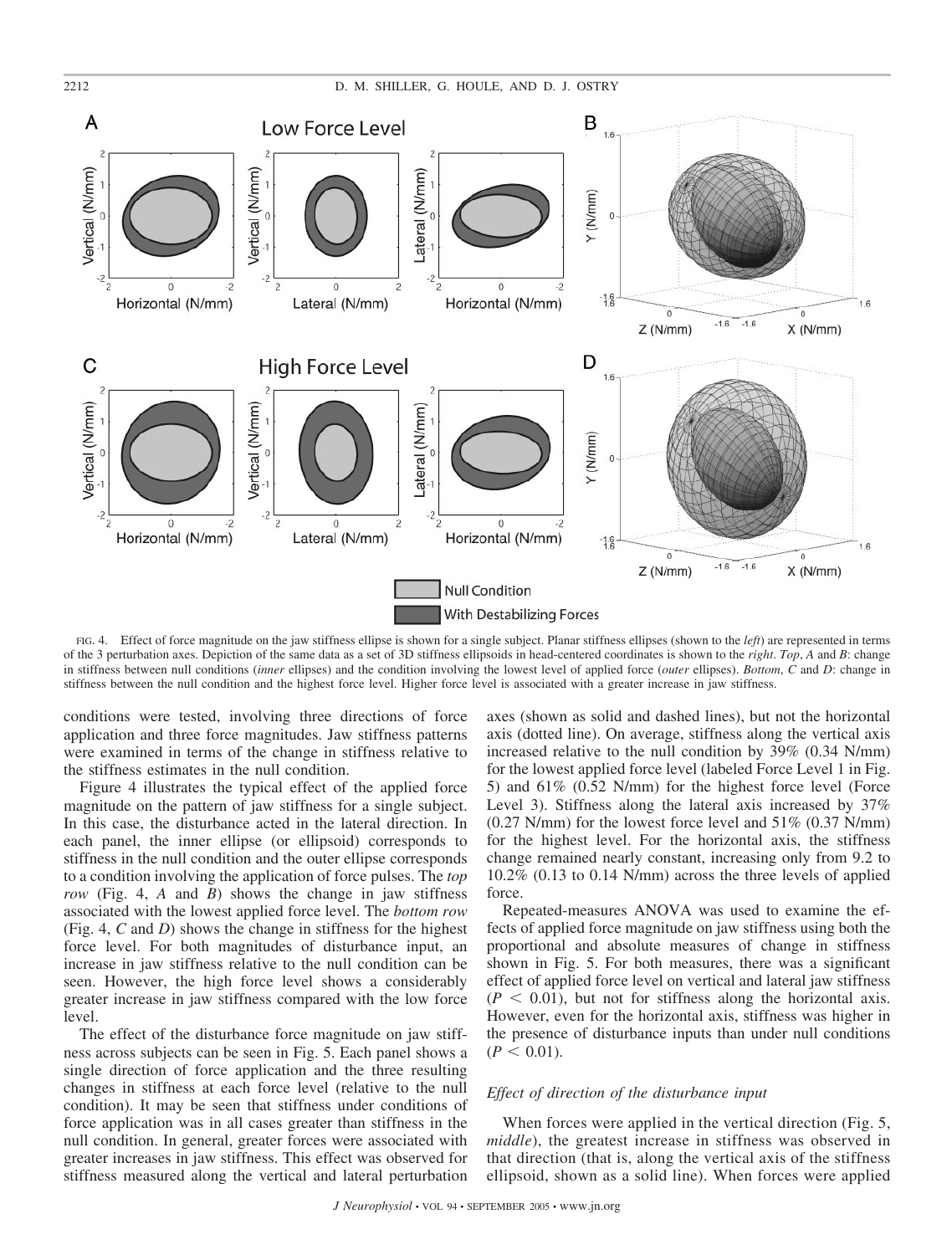

FIG. 5. Mean values of stiffness change in all 9 experimental conditions. Error bars indicate  $\pm 1$  SE. Data are presented as proportional increases in stiffness (*A*) as well as absolute magnitudes of stiffness change (*B*). Each of the 3 panels in *A* and *B* shows data for a single direction of force application. Three lines in each panel show the change in stiffness separately for the 3 directions of disturbance force application. Three magnitudes of applied forces are shown on the abscissa of each panel (*Level 1* is the lowest magnitude; *Level 3* is the highest magnitude). Thus for each direction and magnitude of applied force, the resulting change in stiffness in all directions is shown.

in the horizontal or lateral direction (*left* and *right*), the vertical and lateral axes showed a similar degree of stiffness increase. In all cases, stiffness along the horizontal axis (dots) showed no effect of the direction of force application, remaining at about 10% (or 0.14 N) under all conditions.

The details of the changes to stiffness in relation to the direction of the disturbance input are as follows: When forces were applied in the vertical direction, vertical stiffness showed a greater proportional increase than stiffness along the lateral axis (53.7% for the vertical axis compared with 38.3% for the lateral axis). In contrast, stiffness on the vertical and lateral axes increased by nearly the same amount when forces were applied in the horizontal direction (45.4 and 42.8% increase, respectively) and the lateral direction (51.9 and 53.1% increase). Similarly, vertical stiffness increased by a greater absolute amount than lateral stiffness when force pulses were applied in the direction of the vertical axis (0.49 N/mm for the vertical axis compared with 0.30 N/mm for the lateral axis).

When forces were applied in the horizontal and lateral directions, this difference was reduced.

These effects were assessed using Tukey tests of pairwise differences between means. When forces were applied along the vertical axis, the vertical stiffness increase was found to be reliably greater than the increase in the lateral direction, in terms of both proportions ( $P < 0.05$ ) and absolute stiffness change ( $P <$ 0.01). When forces were applied in the other two directions (horizontal and lateral), no reliable differences between vertical and lateral stiffness change were observed  $(P > 0.05)$ . For all three directions of force application, the change in jaw stiffness along the horizontal axis was significantly less than stiffness change on the other two axes, both in terms of proportional and absolute measures  $(P < 0.01$  for all comparisons).

## *Effect of workspace position*

In the present study, jaw stiffness was measured in 3D for a single jaw workspace position (corresponding to the produc-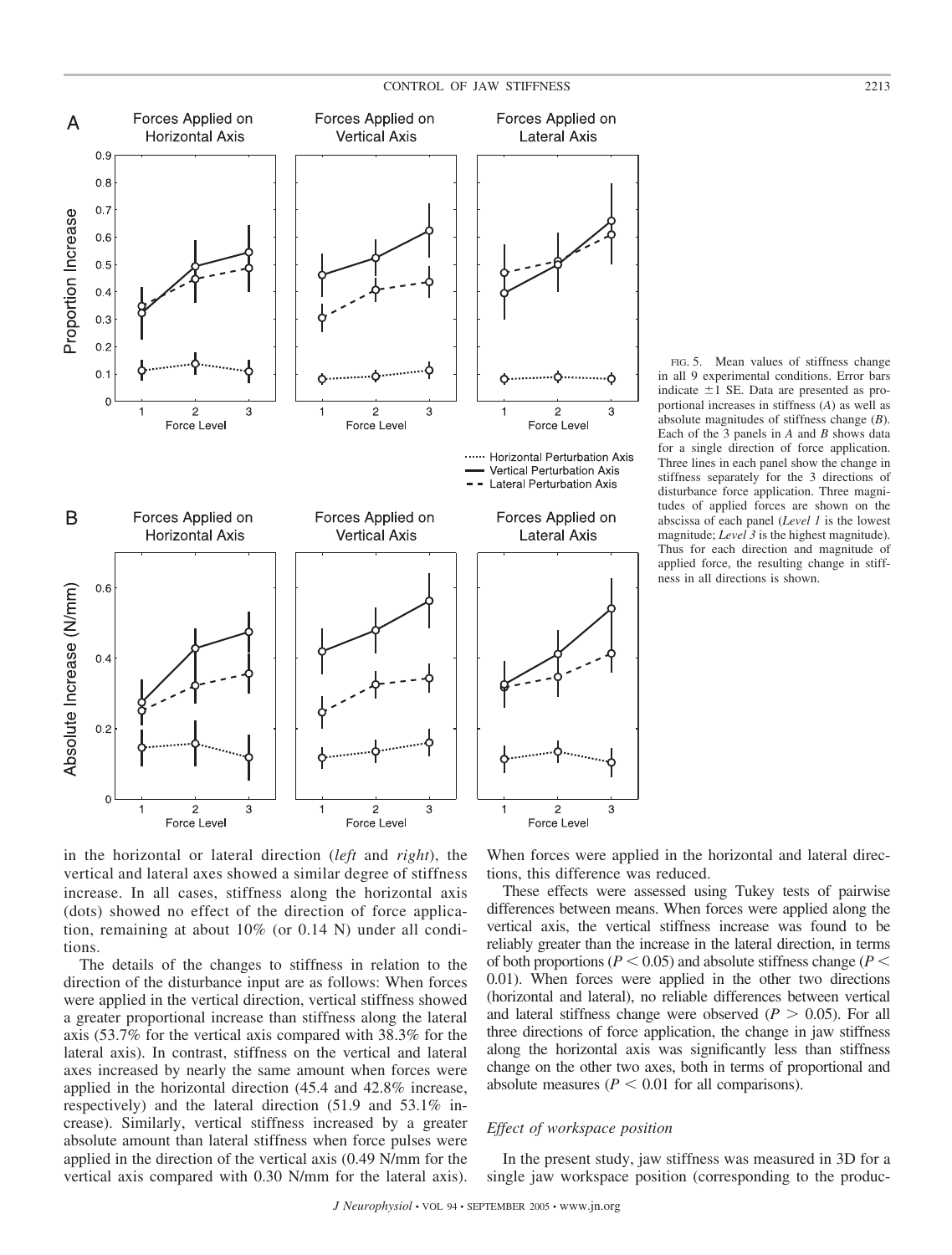tion of the vowel *e*). Previous work examining patterns of stiffness in the midsagittal plane revealed a position-dependent effect on the magnitude of jaw stiffness (Shiller et al. 2002). Specifically, for higher jaw positions (closer to occlusion), jaw stiffness was found to be greater (by as much as almost 25%). We carried out a control study in the absence of load in which we assessed jaw stiffness in 3D at three jaw positions: a high position associated with the production of the vowel *i* (as in "seed"), a middle position associated with the production of *e*, and a low position associated with the production of *a* (as in "sad"). Six subjects were tested, using the same procedure for estimating stiffness as described above (null condition). The goal was to determine whether the position-dependent effect on jaw stiffness was present in all directions and, in particular, the lateral axis that was never previously tested.

Figure 6 illustrates the effect of workspace position on jaw stiffness along the horizontal, vertical, and lateral axes. For all three axes, stiffness was found to be greater for the high jaw position compared with the middle and low positions. On average, jaw stiffness at the high position was 10 –25% greater than stiffness at the middle position and 17–35% higher than stiffness at the low jaw position. Tukey tests revealed significant differences between stiffness at the high and low positions for all three axes ( $P < 0.01$  for all comparisons). Reliable differences were also observed between the high and middle positions ( $P < 0.01$  for the horizontal axis,  $P < 0.05$  for the vertical and lateral axes). No reliable difference was found between the low and middle positions for any of the axes.

## *Reliability of stiffness estimate*

We have assessed the extent to which the symmetric stiffness matrix captures the empirical pattern of variation in jaw position and restoring force using an  $R^2$  measure of goodnessof-fit (i.e., the coefficient of determination). The calculation involved the comparison of measured force levels with those predicted by the symmetric stiffness matrix. Specifically



FIG. 6. Effect of jaw workspace position on the magnitude of stiffness along the horizontal, vertical, and lateral axes. Error bars indicate  $\pm 1$  SE. For all 3 axes, stiffness was greater for the high jaw position (closer to occlusion).

$$
R^{2} = 1 - \frac{\sum (F - \hat{F})^{2}}{\sum (F - \bar{F})^{2}}
$$
 (6)

where  $F$  is the matrix of measured forces,  $\hat{F}$  is the matrix of forces predicted by the stiffness matrix, and  $\bar{F}$  is the mean of measured forces. The summation  $(\Sigma)$  is applied over all three directions of disturbance input. The  $R^2$  measure was computed separately for each subject and each experimental condition. On average, the proportion of variance accounted for by the symmetric stiffness matrix was 96% ( $R^2 = 0.957$ ), ranging from 93 to 97% across subjects.

In a related analysis, we found that the three curl components of the  $3 \times 3$  stiffness matrix (corresponding to half the difference between corresponding off-diagonal terms; see *Eq. 5*) were small compared with the diagonal terms of the symmetric stiffness matrix. The mean curl across subjects was 0.061 N/mm in the case of estimates of stiffness in the null condition and 0.076 N/mm in the case of the higher stiffness values observed in the presence of applied force pulses. On average, in the case of stiffness in the null condition, this corresponds to 4% of the magnitude of stiffness along the horizontal axis of the stiffness ellipsoid (the axis of maximum stiffness, 1.45 N/mm) and 8% of the stiffness magnitude along the lateral axis (the axis of minimum stiffness, 0.76 N/mm). Under conditions involving applied forces, the mean magnitude of the curl component corresponds to 5% of the magnitude of stiffness on the horizontal axis (1.68 N/mm) and 7% of the magnitude of stiffness along the lateral axis (1.04 N/mm).

Finally, it was found that the antisymmetric stiffness matrix was able to account for  $\leq 1\%$  of the variance in the empirical data  $(R^2 = 0.007)$ . Overall, the relatively small magnitude of the curl component and the extremely limited contribution of the antisymmetric component to the estimate of stiffness indicates that the jaw exhibits primarily springlike behavior in response to small-amplitude perturbations in 3D.

### DISCUSSION

In the present study, we have measured the stiffness in the human jaw under conditions of voluntary control. Subjects demonstrated a clear ability to increase the magnitude of jaw stiffness to counteract the effects of a single-axis disturbance. There was a significant increase in stiffness between the null condition and all conditions involving disturbance inputs. The degree to which stiffness was increased was shown to depend on the magnitude of the applied forces, such that greater force magnitudes were associated with greater increases in jaw stiffness. In addition, the manner in which jaw stiffness was adjusted was shown to be dependent on the direction of the disturbance. Specifically, when the disturbance was along a vertical axis, jaw stiffness was found to increase to a greater degree in this direction.

These results support the idea that the magnitude and, in some cases, the spatial distribution of jaw stiffness can be controlled. In studies of arm motion, the control of endpoint stiffness has been shown to play a role in counteracting the effects of unstable interactions with the environment (Burdet et al. 2001; DeSerres and Milner 1991; Lacquaniti et al. 1993) and in the attainment of the differential accuracy requirements of movements (Gribble et al. 2003). The present results suggest that the modulation of stiffness may play a comparable role in the case of orofacial movement.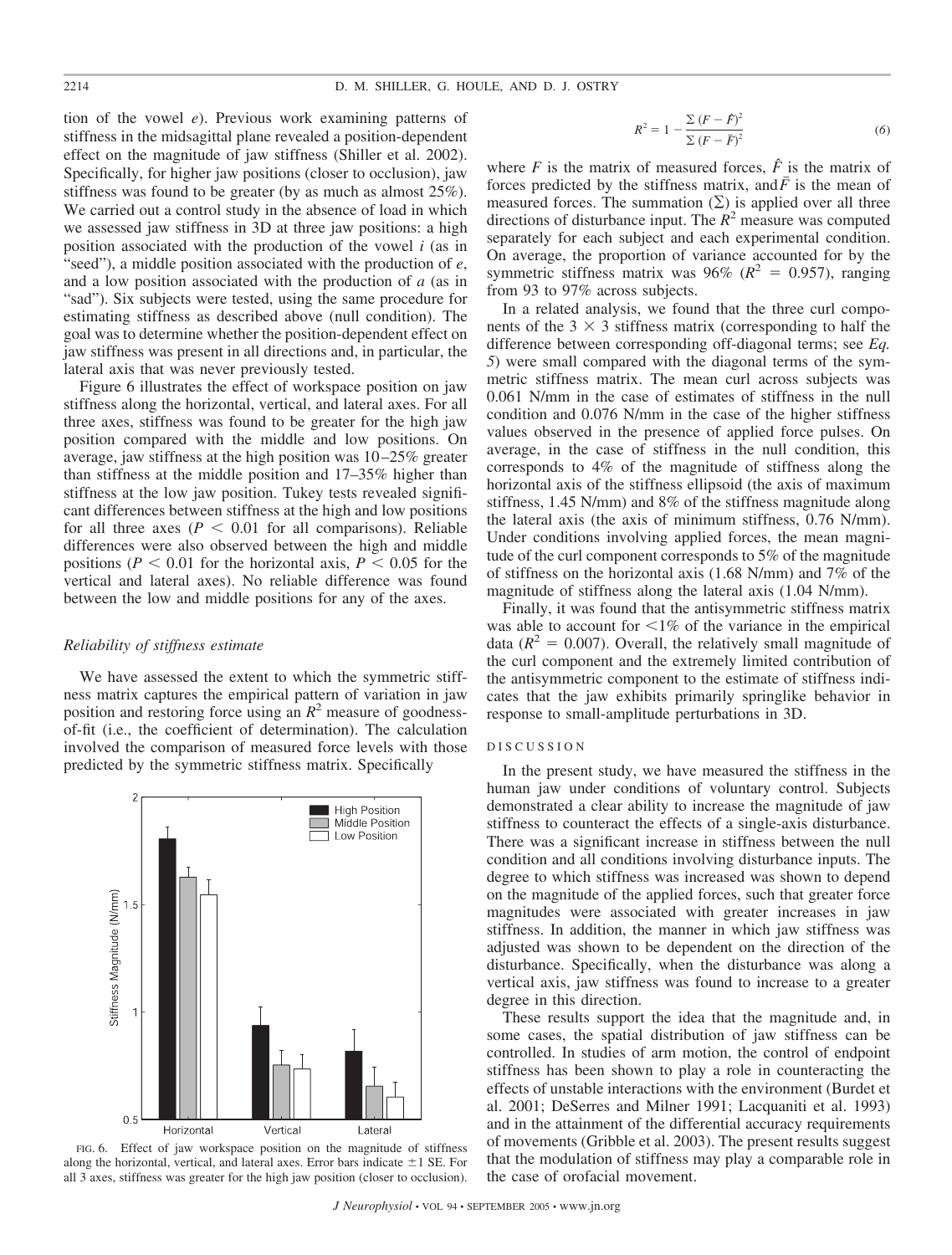The balance of central versus reflex contributions to stiffness merits comment. Because the magnitude of the ramp-and-hold perturbations that were used to measure stiffness was the same under all conditions (i.e., in the null condition and across all levels of disturbance input), the changes that we have observed in stiffness across conditions presumably reflect central change, whether it be to the commands that underlie muscle cocontraction, reflex excitability, or both. Modeling studies suggest that stiffness patterns and stiffness change arise from both central and reflex effects (Gribble et al. 1998). Descending commands that result in changes in the level of muscle cocontraction likewise alter the magnitude of the tonic stretch response. Both are reflected in measures of resistance to displacement.

Stiffness patterns and values are a reflection of jaw geometrical factors, passive tissue properties, active motor units, and reflexes. In the vertical and lateral directions, stiffness was observed to vary in proportion to the magnitude of the disturbance input. In the horizontal direction stiffness change was small and relatively constant in value. This may reflect resistance to displacement that arises in part from the effects of bone and ligament at the condyle. However, the observed effects are not strictly attributed to passive tissue properties; otherwise, no increase in stiffness would have been observed between the null condition and conditions involving the application of disturbing forces (both of which involve the same ramp-and-hold displacements for stiffness measurement). It is worth noting that the measures reported here for stiffness in the horizontal direction are based on displacements of  $\leq 1$  mm. The functional range of motion of the condyle in the protrusion/retraction direction is in the range of 10 mm. The condyle routinely translates this much in speech production (Ostry and Munhall 1994; Ostry et al. 1997). Thus the displacements applied in the present study are presumably well within the working range.

The ability to modify stiffness globally could serve to reduce variability during speech production and thus play a role in meeting the precision requirements of different speech sounds. In fricative consonants, for example, the tongue must be precisely positioned relative to the palate. Within a given speech sound the requirements for precision may be unequal in different directions. For example, in vowel production, acoustical variation is generally more sensitive to changes in the degree of vocal tract constriction than to the location of the constriction along the vocal tract (Beckman et al. 1995; Gay et al. 1992; Perkell and Nelson 1985; Stevens 1989). The differential precision for different speech sounds or different directions may be achieved at least in part through changes in stiffness.

Stiffness control may also relate more broadly to orofacial function. The ability to counteract the effects of unexpected changes in force acting on the jaw may be necessary for the success of orofacial behaviors such as mastication and speech production. During mastication, the jaw engages in strong mechanical interactions while moving in multiple degrees of freedom. As the food bolus is chewed, its size and mechanical resistance can change dramatically. Under these circumstances, stability is provided by both active and passive tissue properties (Peck et al. 2002) as well as a number of sensory-based mechanisms that are engaged in response to unexpected changes in food resistance. Sudden jaw unloading (resulting,

say, from the unexpected breaking of brittle food) and both gradual and rapid increases in resistance (resulting from an encounter with a hard object) are known to evoke short- and long-latency reflex responses in the jaw. Excitatory and inhibitory responses have been documented that are associated with the activity of jaw muscle spindles and periodontal mechanoreceptors (Bjornland et al. 1991; Brodin et al. 1993; Hannam et al. 1970; Lamarre and Lund 1975; Lund et al. 1983; Miles and Wilkinson 1982; Ostry et al. 1997; Poliakov and Miles 1994; Sessle and Schmidt 1972; Türker and Jenkins 2000).

The control of jaw stiffness offers an additional and potentially powerful mechanism for dealing with the effects of sudden changes in load. One particular advantage of stiffness control is that an increase in stiffness arising from muscle cocontraction can precede load changes associated with mechanical interactions and thus provide increased stability with little or no feedback delay (Miles and Wilkinson 1982). Predictive changes to jaw muscle activity and stiffness have been documented in various contexts. Anticipatory changes in muscle activity have been observed before the application of predictable loads to the jaw during cyclic raising and lowering movements (Ottenhoff et al. 1992). Both stiffness change and reflex action in relation to self-generated loads may similarly provide for stability of the jaw in locomotion (Miles et al. 2004; Shiller et al. 2001).

During speech production, the movement of the jaw plays a crucial role in the positioning of the tongue and the lower lip and, through attachments to the hyoid bone, can influence (and be influenced by) laryngeal motion. The rapid motion of any of these structures will generate interaction forces that may affect the position of the jaw and, by extension, any other articulators coupled to it. An increase in jaw stiffness would limit the influence of any loads to the jaw arising from the motion of other articulators, thereby reducing the possibly disruptive effects of forces associated with mechanically coupled articulator motions. The ability to scale the magnitude of stiffness to match precisely the effect of externally applied forces, and the ability to alter stiffness differentially in directions relevant to speech production, may thus facilitate the control of speech movements.

It is important to consider the relationship between stiffness and muscle force generation when examining the voluntary control of stiffness. It is well known that increases in joint stiffness accompany the production of active joint torques (Hunter and Kearney 1982; Weiss et al. 1986, 1988). Such changes are a natural consequence of reflexes and muscle mechanical properties—specifically, the relation between a muscle's resistance to stretch and its level of activation—and do not necessarily reflect the control of stiffness per se by the nervous system (Hoffer and Andreassen 1981; Rack and Westbury 1969). The coupling between stiffness and force production leads to a difficulty in interpreting results such as those by Cooker and colleagues (1980) in which they reported measures of jaw stiffness during the production of a sustained 10-N bite force. The magnitude of stiffness observed under such conditions was high (ranging from 10 to 15 N/mm) compared with measures of stiffness under conditions involving no net force production (Shiller et al. 2002). On the basis of EMG measures, Cooker and colleagues concluded that the stretch reflex was a major contributor to the jaw's springlike behavior. However, it remains unknown whether the difference in stiff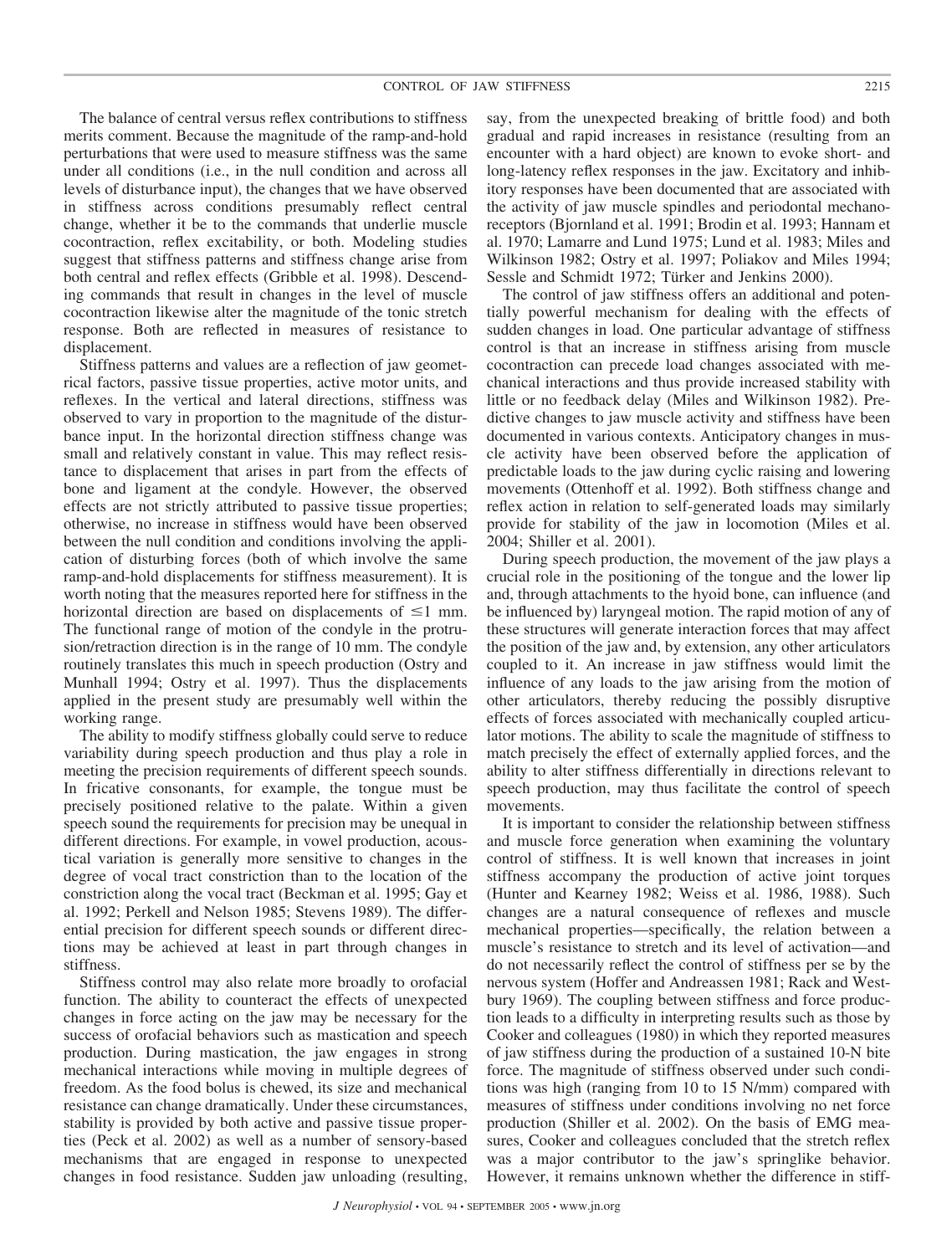ness between conditions involving applied bite force and conditions involving no external loads is attributable simply to the increase in jaw closer muscle activity associated with biteforce production.

In light of such issues, a major challenge in studies of stiffness control is to distinguish the changes in stiffness that naturally accompany changes in joint torque from the ability to modify stiffness when the net torque is zero and the limb or articulator is stationary. Although both types of stiffness change may be functionally significant, the ability to control stiffness independently of force production is a potentially powerful mechanism for maintaining the positional stability of the motor system. In particular, it would allow for the adjustment of stiffness before any loads are applied to the system, in *anticipation* of an unstable or unpredictable mechanical interaction. In the present study, different magnitudes of force pulses were applied to elicit an increase in jaw stiffness, although the actual measurement of stiffness occurred under static conditions in which no external forces were present. Because the jaw was stationary, the observed changes in stiffness were not associated with any changes in net force applied by the jaw. Thus one can conclude that subjects were in fact controlling jaw stiffness.

In addition to demonstrating the voluntarily control of jaw stiffness, the present study provides the first description of jaw stiffness in 3D. Jaw stiffness in the midsagittal plane has been investigated previously (Shiller et al. 2002), revealing a nonuniform spatial distribution with stiffness being greatest along a roughly horizontal axis (in the direction of jaw protrusion and retraction) and least in the direction of jaw raising and lowering. The present results reveal that jaw stiffness in the lateral degree of freedom (orthogonal to the sagittal plane) is less than stiffness in the vertical direction by about 15% (or 0.25 N/mm). This is a considerably smaller difference than the nearly 60% (0.59 N/mm) difference between the vertical and horizontal axes of the midsagittal stiffness ellipse. Therefore compared with the highly anisotropic pattern of stiffness in the midsagittal plane, the frontal-plane stiffness pattern (consisting of the vertical and lateral axes) is more uniform.

#### GRANTS

This research was supported by National Institute on Deafness and Other Communication Disorders Grant DC-04669, National Sciences and Engineering Research Council, Canada, and Fonds Québécois de la Recherche sur la Nature et les Technologies, Quebec.

#### REFERENCES

- **Beckman ME, Jung T, Lee S, de Jong K, Krishnamurthy AK, Ahalt SC, Cohen KB, and Collins MJ.** Variability in the production of quantal vowels revisited. *J Acoust Soc Am* 97: 471– 490, 1995.
- **Bjornland T, Brodin P, and Aars H.** Force-related changes in the masseter muscle reflex response to tooth-taps in man. *J Oral Rehabil* 18: 125–132, 1991.
- Brodin P, Türker KS, and Miles TS. Mechanoreceptors around the tooth evoke inhibitory and excitatory reflexes in the human masseter muscle. *J Physiol* 464: 711–723, 1993.
- **Burdet E, Osu R, Franklin DW, Milner TE, and Kawato M.** The central nervous system stabilizes unstable dynamics by learning optimal impedance. *Nature* 414: 446 – 449, 2001.
- **Cooker HS, Larson CR, and Luschei ES.** Evidence that the human jaw stretch reflex increases the resistance of the mandible to small displacements. *J Physiol* 308: 61–78, 1980.
- **Darainy M, Malfait N, Gribble PL, Towhidkhah F, and Ostry DJ.** Learning to control arm stiffness under static conditions. *J Neurophysiol* 92: 3344 –3350, 2004.
- **DeSerres SJ and Milner TE.** Wrist muscle activation patterns and stiffness associated with stable and unstable mechanical loads. *Exp Brain Res* 86: 451– 458, 1991.
- **Flash T and Mussa-Ivaldi FA.** Human arm characteristics during the maintenance of posture. *Exp Brain Res* 82: 315–326, 1990.
- **Franklin DW, Osu R, Burdet E, Kawato M, and Milner TE.** Adaptation to stable and unstable dynamics achieved by combined impedance control and inverse dynamics model. *J Neurophysiol* 90: 3270 –3282, 2003.
- Gay T, Boë LJ, and Perrier P. Acoustic and perceptual effects of changes in vocal tract constrictions for vowels. *J Acoust Soc Am* 92: 1301–1309, 1992.
- **Gomi H and Osu R.** Task-dependent viscoelasticity of human multijoint arm and its spatial characteristics for interaction with environments. *J Neurosci* 18: 8965– 8978, 1998.
- **Gribble PL, Mullin LI, Cothros N, and Mattar A.** Role of cocontraction in arm movement accuracy. *J Neurophysiol* 89: 2396 –2405, 2003.
- Gribble PL, Ostry DJ, Sanguineti V, and Laboissière R. Are complex control signals required for human arm movement? *J Neurophysiol* 79: 1409 –1424, 1998.
- **Guenther FH, Espy-Wilson CY, Boyce SE, Matthies ML, Zandipour M, and Perkell JS.** Articulatory tradeoffs reduce acoustic variability during American English /r/ production. *J Acoust Soc Am* 105: 2854 –2865, 1999.
- **Hannam AG, Matthews B, and Yemm R.** Receptors involved in the response of the masseter muscle to tooth contact in man. *Arch Oral Biol* 15: 17–24, 1970.
- **Hoffer JA and Andreassen S.** Regulation of soleus muscle stiffness in premammillary cats: intrinsic and reflex components. *J Neurophysiol* 45: 267–285, 1981.
- **Hogan N.** The mechanics of multi-joint posture and movement control. *Biol Cybern* 52: 315–351, 1985.
- **Hunter IW and Kearney RE.** Dynamics of human ankle stiffness: variation with mean ankle torque. *J Biomech* 15: 747–752, 1982.
- **Lacquaniti F, Carrozzo M, and Borghese NA.** Time-varying mechanical behavior of multijointed arm in man. *J Neurophysiol* 69: 1443–1464, 1993.
- **Lamarre Y and Lund JP.** Load compensation in human masseter muscles. *J Physiol* 253: 21–35, 1975.
- **Lund JP, Lamarre Y, Lavigne G, and Duquet G.** Human jaw reflexes. *Adv Neurol* 39: 739 –755, 1983.
- **McIntyre J, Mussa-Ivaldi FA, and Bizzi E.** The control of stable postures in the multijoint arm. *Exp Brain Res* 110: 248 –264, 1996.
- **Miles TS, Flavel SC, and Nordstrom MA.** Control of human mandibular posture during locomotion. *J Physiol* 554: 216 –226, 2004.
- **Miles TS and Wilkinson TM.** Limitation of jaw movement by antagonist muscle stiffness during unloading of human jaw closing musclces. *Exp Brain Res* 46: 305–310, 1982.
- **Milner TE.** Adaptation to destabilizing dynamics by means of muscle cocontraction. *Exp Brain Res* 143: 406 – 416, 2002.
- **Milner TE and Cloutier C.** Compensation for mechanically unstable loading in voluntary wrist movement. *Exp Brain Res* 94: 522–532, 1993.
- **Milner TE, Cloutier C, Leger AB, and Franklin DW.** Inability to activate muscles maximally during cocontraction and the effect on joint stiffness. *Exp Brain Res* 107: 293–305, 1995.
- **Mussa-Ivaldi FA, Hogan N, and Bizzi E.** Neural, mechanical, and geometric factors subserving arm posture in humans. *J Neurosci* 5: 2732–2743, 1985.
- **Ostry DJ, Gribble PL, Levin M, and Feldman AG.** Phasic and tonic stretch reflexes in muscles with few muscle spindles: human jaw opener muscles. *Exp Brain Res* 116: 299 –308, 1997.
- **Ostry DJ and Munhall KG.** Control of jaw orientation and position in mastication and speech. *J Neurophysiol* 71: 1528 –1545, 1994.
- **Ostry DJ, Vatikiotis-Bateson E, and Gribble PL.** An examination of the degrees of freedom of human jaw motion in speech and mastication. *J Speech Lang Hear Res* 40: 1341–1351, 1997.
- **Ottenhoff FAM, van der Bilt A, van der Glas HW, and Bosman F.** Peripherally induced and anticipating elevator muscle activity during simulated chewing in humans. *J Neurophysiol* 67: 75– 83, 1992.
- Peck CC, Sooch AS, and Hannam AG. Forces resisting jaw displacement in relaxed humans: a predominantly viscous phenomenon. *J Oral Rehab* 29: 151–160, 2002.
- **Perkell JS, Matthies ML, Svirsky MA, and Jordan MI.** Trading relations between tongue-body raising and lip rounding in production of the vowel /u/: a pilot "motor equivalence" study. *J Acoust Soc Am* 93: 2948 –2961, 1993.
- Perkell JS and Nelson WL. Variability in production of the vowels /i/ and /a/. *J Acoust Soc Am* 77: 1889 –1895, 1985.
- **Perreault EJ, Kirsch RF, and Crago PE.** Voluntary control of static endpoint stiffness during force regulation tasks. *J Neurophysiol* 87: 2808 –2816, 2002.